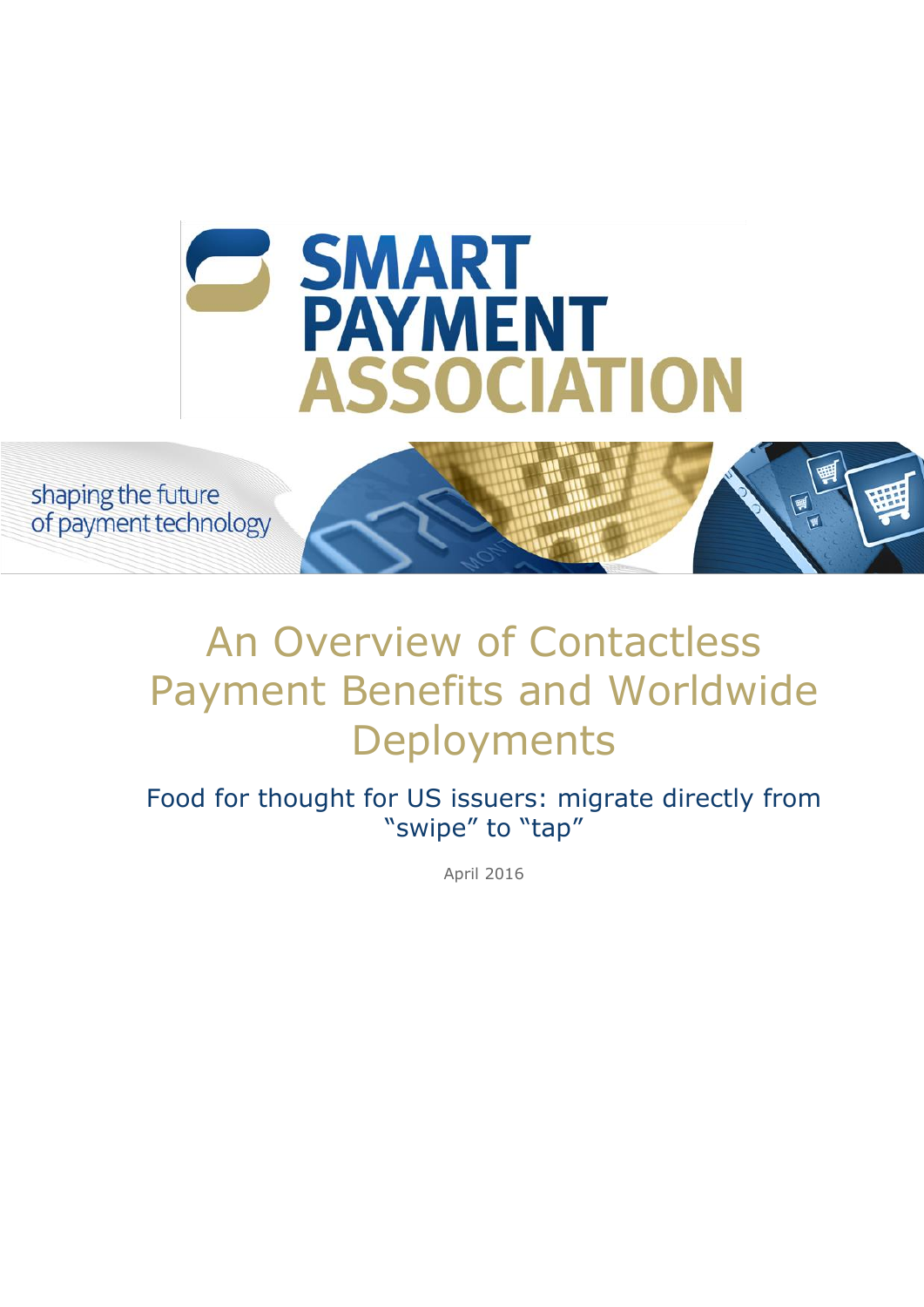# Table of Contents

| 2. What's driving mass market uptake of contactless payment?  3 |  |
|-----------------------------------------------------------------|--|
|                                                                 |  |
|                                                                 |  |
|                                                                 |  |
|                                                                 |  |
|                                                                 |  |
| 3. Contactless payment: the state of the global market  6       |  |
|                                                                 |  |
|                                                                 |  |
|                                                                 |  |
|                                                                 |  |
|                                                                 |  |

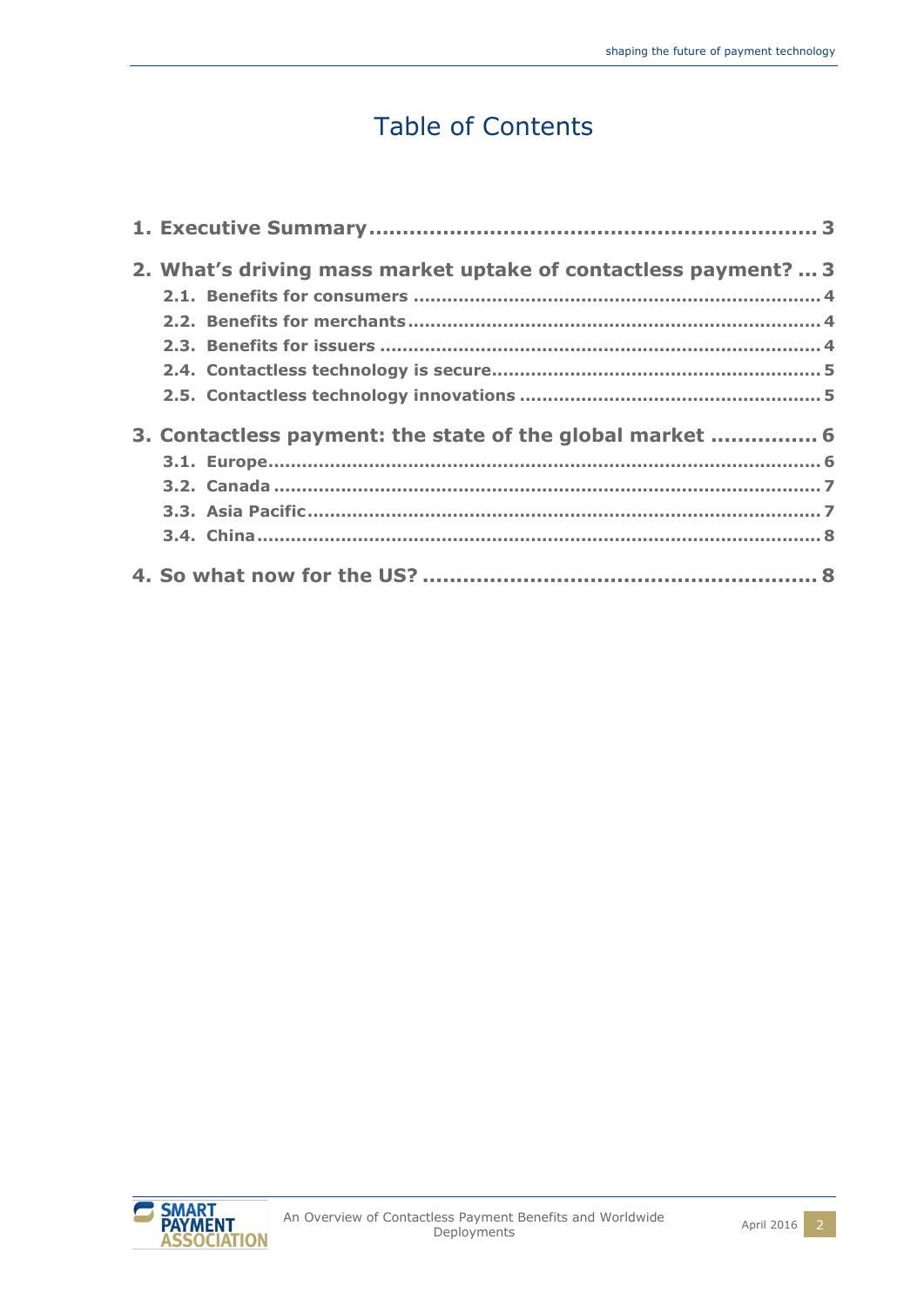# <span id="page-2-0"></span>**1. Executive Summary**

There is no question that contactless payment is becoming the new norm pretty much everywhere, with consumers eagerly embracing the speed and convenience of "tap-to-pay" technology. Data show that the current surge in contactless payment adoption will further accelerate in 2016 - and with good reasons.

Contactless payment offers consumers a fast, secure and convenient way to pay, providing merchants with significant opportunities to reduce queuing and improve the in-store payment experience, while offering brands a host of new loyalty opportunities. It also enables a significant reduction in the use of cash, as seen in several early adopting countries. Additionally, contactless payment paves the way to multi-application, as the same device (card, mobile handset or wearable) can also be used for transit or access control.

In this paper we explore the growing value of contactless payment markets across the globe, taking a look at the latest data on international adoption and usage figures.

We also examine the benefits of contactless payment for consumers, merchants and issuers, and review the use cases and form factors that make it possible for merchants, brands and financial services providers to target new cardholder segments, or boost customer acquisition and retention.

Finally, with EMV adoption powering ahead in the US, we explore how US issuers are in a unique position to make the jump directly from 'swipe' to 'tap' to everyone's benefit: customers, merchants and them as well.

And, with US consumers embracing mobile payment options like Apple Pay, issuers will be in an ideal position to capture this growing appetite for convenient contactless payment by leveraging their EMV infrastructures to enable a new generation of enticing payment opportunities for users.

# <span id="page-2-1"></span>**2. What's driving mass market uptake of contactless payment?**

There are a number of factors influencing the growth of contactless payment. First and foremost is the sustained growth of smart payment cards that are being shipped with on-board contactless technologies; in some territories, like North Asia, tap-and-go functionality is now present on 82% of [cards shipped by the SPA.](http://www.smartpaymentassociation.com/en/news_events/latest_news/smart-payment-association-releases-2015-smart-paym_inhmo4ui.html)

Similarly, the number of contactless-enabled terminals is increasing. POS schemes mandating the activation of contactless functionality for cards and other devices are proliferating around the world – and paving the way for the next-generation of digital and mobile payments.

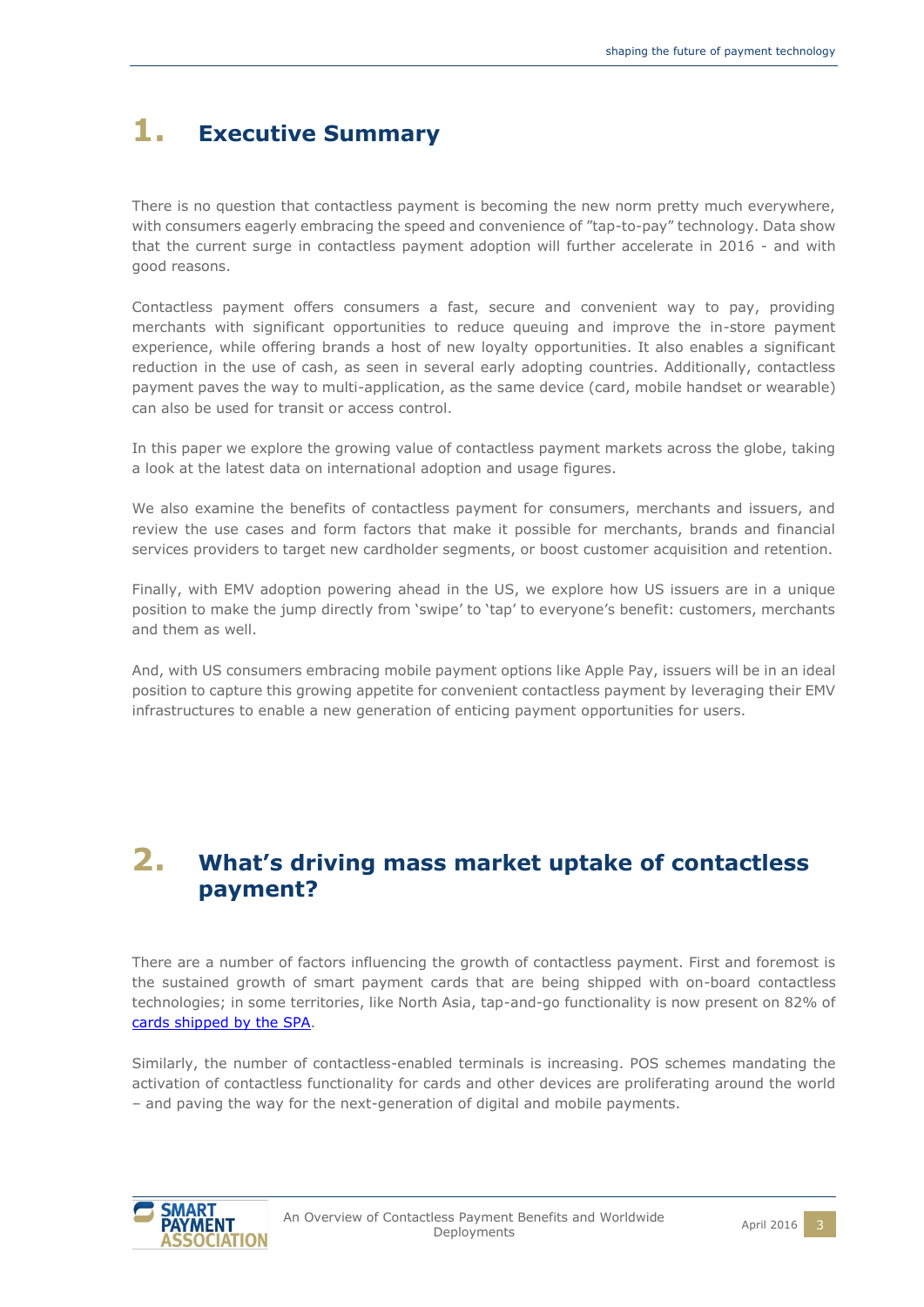But just as relevant is the value and convenience that contactless enables for consumers, merchants and issuers alike.

#### <span id="page-3-0"></span>**2.1. Benefits for consumers**

- Fast, easy and secure payment for low value purchases  $-$  eradicating the need to carry cash, count change, or stress about having enough cash to make a purchase
- ▶ No requirement to sign, or enter a PIN ideal for time-pressed consumers
- 'Tap and go' convenience for public transport, tolls, parking facilities, gas stations and pharmacies
- $\blacktriangleright$  No need to queue when making everyday purchases quick service food and drink outlets, entry tickets to entertainment venues, convenience store purchases
- <span id="page-3-1"></span>Can use mobile wallet on a mobile device to make transactions

### **2.2. Benefits for merchants**

- Faster transaction times move customers more quickly through the payment process generating potential for increased sales volumes in busy
- Transforms the checkout experience for customers
- Reduced cash handling
- Streamlined payment processes reduce operating costs and improve operational efficiency
- Increased customer spending, increased frequency of purchases, increased loyalty adds up to increased revenue – tappers spend more than those that pay with cash; those who tap with cards are more likely to tap with a smartphone
- No obligation to provide a receipt for transactions with no CVM (Cardholder Verification Method)

### <span id="page-3-2"></span>**2.3. Benefits for issuers**

- High levels of consumer satisfaction
- Low value transactions below the Cardholder Verification Limit do not require to sign or enter a PIN
- Capture transactions typically made using cash
- Competitive differentiation with innovative new form factors that enhance consumer loyalty and retention – leading to higher spend on the contactless card
- Branding and co-branding opportunities with payment partners wearables, fobs, and standard cards are all highly visible; contactless EMV brings your card 'top of wallet', leading to higher spend on that card
- $\blacktriangleright$  Leverage the existing payments infrastructure relative ease of implementation

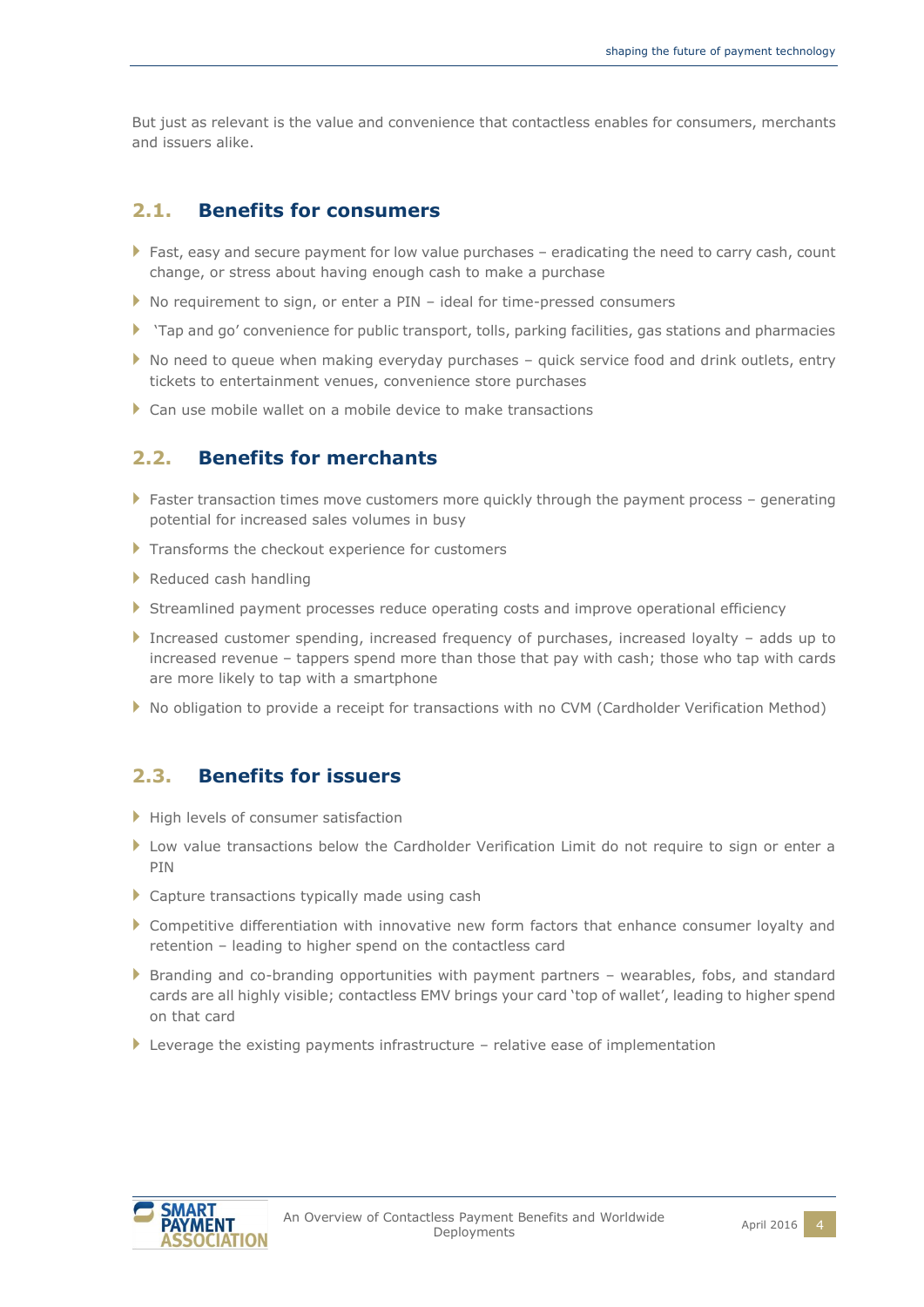### <span id="page-4-0"></span>**2.4. Contactless technology is secure**

Whenever contactless card payment is launched in a new country, questions inevitably arise in relation to the security of this technology – with stories in the press about "contactless pickpocketing" cases.

Yet, time and again, contactless payment technology performs impressively when it comes to fraud. According to figures from the *UK Cards Association<sup>1</sup>*, fraud losses on contactless cards in the UK remain consistently low, representing just 0.02% of all card fraud during January to June 2015.

Similarly, according to *Visa<sup>2</sup>*, tap-and-go card fraud in Australia is half the rate of conventional (noncontactless) card fraud, despite the fact that 45% of all face-to-face card transactions in the country are now contactless.

The SPA's paper, '[Contactless Payment: Investigating the myths and realities of contactless payment](http://www.smartpaymentassociation.com/en/publications_001/position_papers/investigating-the-myths-and-realities-of-contactle_hjpmf1uq.html)  [fraud'](http://www.smartpaymentassociation.com/en/publications_001/position_papers/investigating-the-myths-and-realities-of-contactle_hjpmf1uq.html) examines the security angle in detail. The paper highlights how, while some organizations have shown it is theoretically possible to access contactless card data in research lab conditions doing the same in the real world is rather more challenging. Furthermore, should fraudsters be able to retrieve card data using 'digital pickpocketing', this in itself would not be sufficient to perform a face-to-face or card not present transaction.

## <span id="page-4-1"></span>**2.5. Contactless technology innovations**

From new form factors such as phones and watches, to new acceptance locations – like vending machines – contactless payment technology is fueling innovation in the payments industry. Issuers and payment brands have introduced a variety of form factors including fobs, mini cards, stickers, mobile phones and wearables (jewellery, wristwatches and wristbands) – all enabled with contactless payment.

As a result, consumers now view contactless as an established payment method for low value general retail transactions, ticketing and transport, and toll or parking transactions.

And contactless is happening on the mobile in a big way. Already available in the US, Canada and Australia, Apple Pay – Apple's mobile payment and digital wallet service – will soon launch in China, Hong Kong, Singapore and Spain. Apple is not alone. Google, Samsung and others are looking at extending contactless mobile payment to their users. Indeed, Samsung is taking things further with plans to extend service beyond payment to transit passes, coupons and membership cards – an approach also possible on today's multi-application contactless payment cards.

Similarly, alongside health applications, the contactless payment potential in the emerging wearables sector is being explored. In February 2016, for example, MasterCard and WISeKey announced a partnership to enable contactless payments on select luxury brand watches and wearables, enabling consumers to securely shop with their favorite watch or wearable. Barclaycard's bPay wristband has also proved popular at music festivals and other major public events.

<sup>2</sup> http://www.smh.com.au/it-pro/security-it/tapandgo-card-fraud-in-australia-low-financial-institutions-20140603-zrvzt.html



<sup>1</sup> http://www.chequeandcredit.co.uk/files/candc/c&ccc/press\_releases/2015/2015\_h1\_fraud\_figures\_release\_-\_final.pdf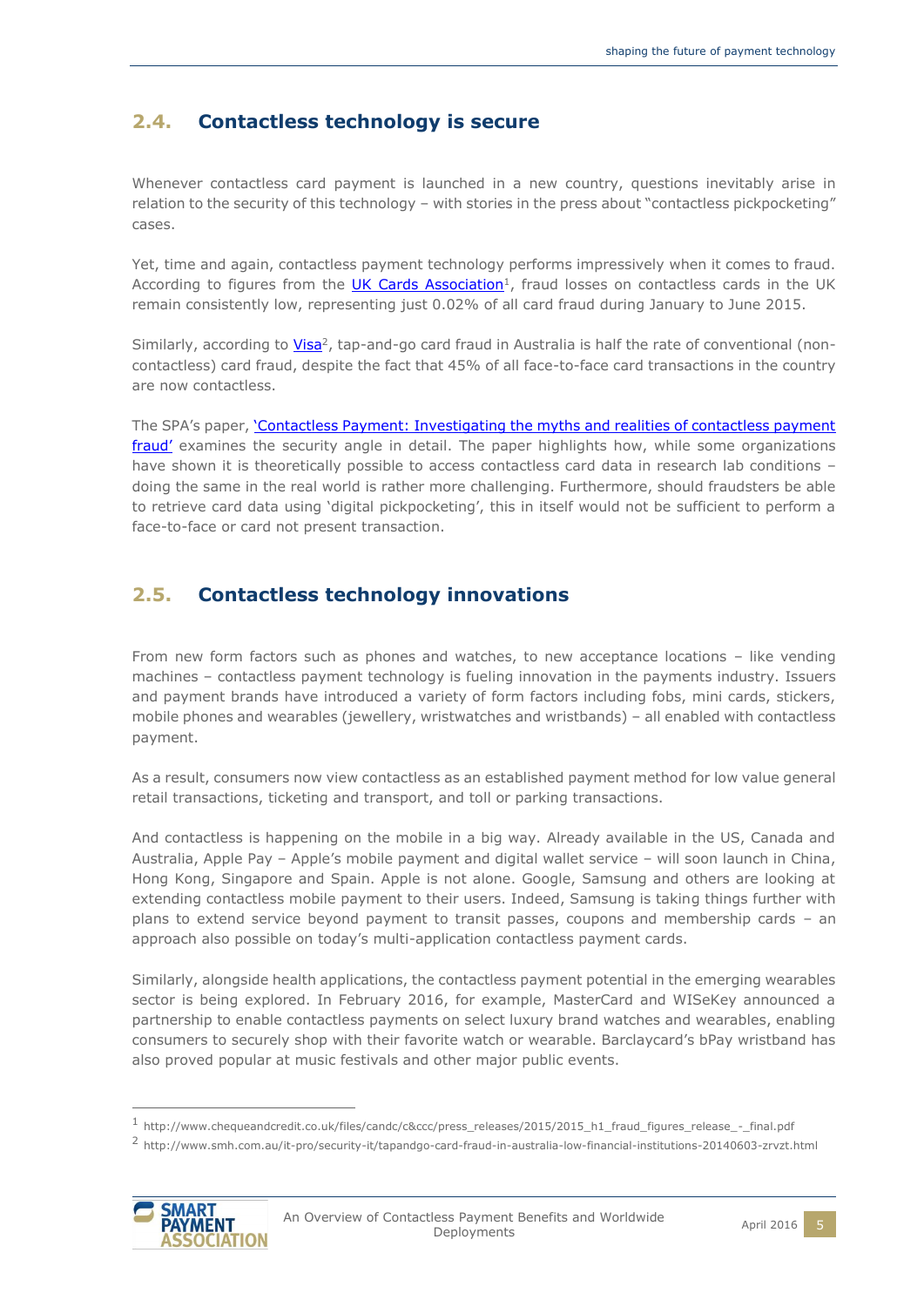# <span id="page-5-0"></span>**3. Contactless payment: the state of the global market**

The last 12 months proved another positive year for the EMV smart payment card standard. Data [collated by the SPA](http://www.smartpaymentassociation.com/en/news_events/latest_news/smart-payment-association-releases-2015-smart-paym_inhmo4ui.html) reveals more than 2.6 billion total EMV cards were shipped in 2015, and demand for 'tap and go' contactless payment across the world continued to grow. SPA analysis of smart payment card shipments reveals that contactless technology represented 48% of total smart card shipments globally in 2015 (excluding the US).

<span id="page-5-1"></span>Let's take a look at some growth statistics by country/region.

### **3.1. Europe**

[SPA data](http://www.smartpaymentassociation.com/en/news_events/latest_news/smart-payment-association-releases-2015-smart-paym_inhmo4ui.html) reveals that 53% of all cards shipped in Europe in 2015 were contactless. Meanwhile, the latest data from [Visa Europe](https://www.visaeurope.com/newsroom/news/1-billion-visa-contactless-purchases-made-in-last-year)<sup>3</sup> shows that across Europe, there are now more than 130 million contactless cards accepted at more than 3 million contactless terminals. More than  $E16.1$  billion was spent on contactless Visa cards in the 12 months to June 2015 – a 335% increase on the previous year – this equated to more than 1.4 billion transactions in a year.

On its side, [MasterCard](https://www.finextra.com/newsarticle/28488/mastercard-contactless-transactions-in-europe-pass-one-billion-milestone-in-2015)<sup>4</sup> announced recently that contactless transactions in Europe passed the one billion milestone in 2015 – an increase of 150% on the previous year – with total spend on contactless transactions up 183%. There are now 10 countries with over 5 million contactless cards or devices in circulation, and contactless cards or devices can now be used at over 4 million merchant locations worldwide. Acceptance will be further stimulated by the mandate applicable from 1 January 2016 that all newly deployed and upgraded POS terminals in Europe be contactless enabled. By 2020, all POS terminals must be contactless enabled.

There's already a particular "appetite" to pay contactless in Eastern Europe. In **Czech Republic**, 77% of in-store transactions processed by MasterCard were contactless in 2015. In **Poland**, the figure was 55%, 40% in **Hungary** and 38% in **Slovakia**.

**Poland** and **Spain** can be seen as particular leaders in the mobile payment space, recording several HCE projects and the first Samsung Pay implementations in Europe. This can certainly be explained by the fact that in both countries more than 70% of POS terminals are already contactless-enabled.

The **UK** is one of the most contactless-ready countries in the world. According to the [UK Card](http://www.theukcardsassociation.org.uk/contactless_contactless_statistics/)  [Association figures](http://www.theukcardsassociation.org.uk/contactless_contactless_statistics/)<sup>5</sup>, in 2015 UK shoppers using 81.5 million contactless-enabled cards made more than 1bn contactless purchases on credit and debit cards, and used the technology for almost one in eight of all card transactions in December, leading to spending up by 233% over the year, to £7.75bn. The average value of contactless payment was up too: from £6.60 in January 2015 to £8.15 in January 2016.

<sup>5</sup>http://www.theukcardsassociation.org.uk/contactless\_contactless\_statistics/



<sup>3</sup> https://www.visaeurope.com/newsroom/news/1-billion-visa-contactless-purchases-made-in-last-year

<sup>4</sup> https://www.finextra.com/newsarticle/28488/mastercard-contactless-transactions-in-europe-pass-one-billion-milestone-in-2015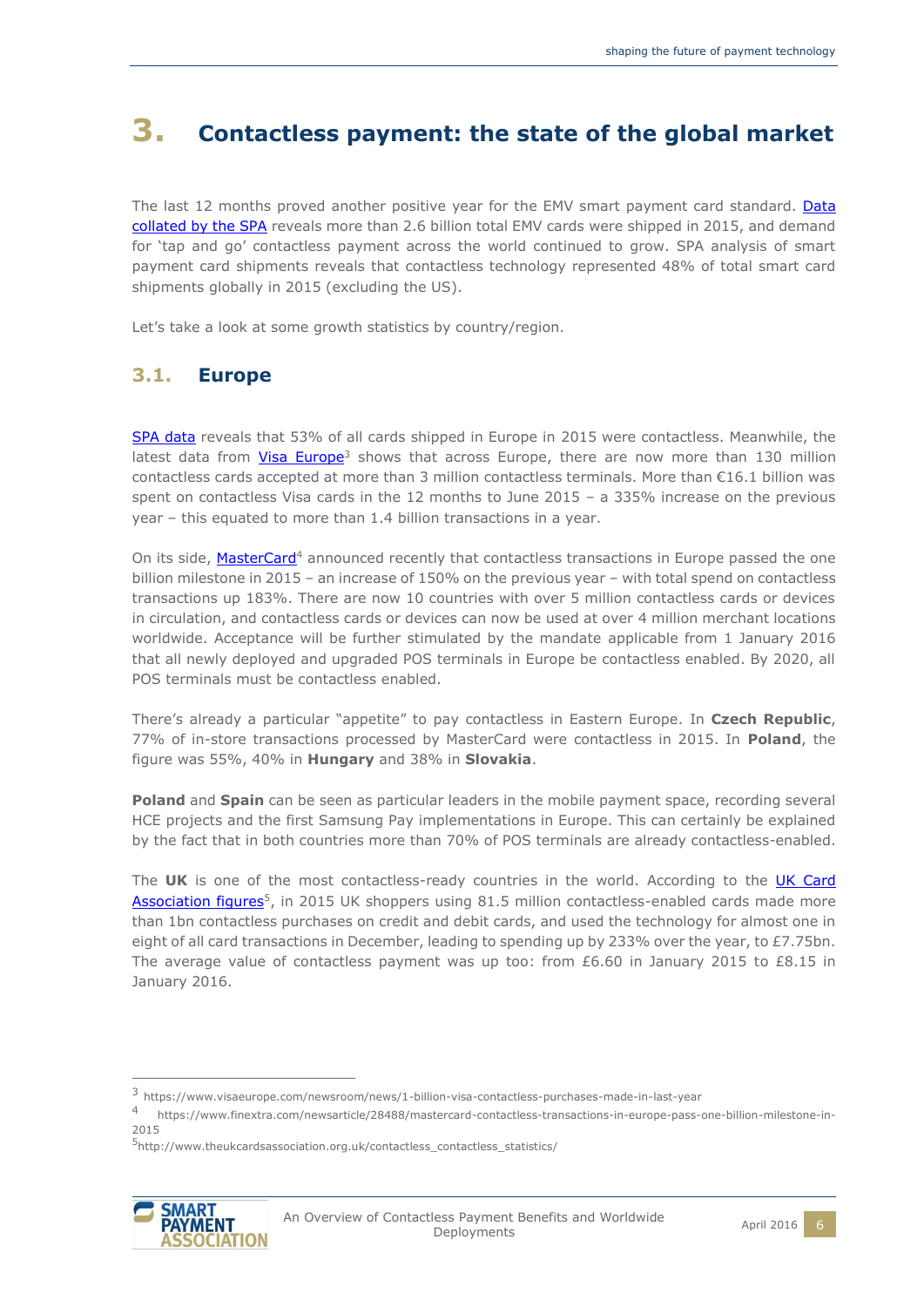Those impressive figures were facilitated by a growing awareness of the technology by consumers, by the **decision**<sup>6</sup> in September 2015 to increase the upper limit for contactless transactions from £20 to £30 for more convenience and due to very low fraud levels with the technology, and by huge efforts from acquirers to deploy acceptance included in London transports. According to  $\frac{TfL}{r}$ , a quarter of pay as you go customers use contactless payment already because it is so quick and easy and there have been more than 250 million journeys made using cards from over 80 countries. The UK is also a territory of choice for contactless payment with mobile phones and wearables. The country was the first in Europe to see Apple Pay launched, while issuers (including Barclaycard) were quick to propose contactless payments stickers, keyrings and wristbands as convenient "companions" to the card.

Merchants' acceptance plays a key role in the development of contactless. In Europe Schemes have mandated that from 1st January 2016, newly deployed and upgraded POS terminals must be contactless-enabled as a standard acceptance method, contactless functionality must be activated, POS Terminals must accept Cards and Access Devices, EMV-based chip technology and contactless magnetic stripe technology (Starting 1st Jan 2017 for Sweden, Lithuania, Estonia, and Latvia). From 1st January 2020, all existing POS terminals must be contactless-enabled.

#### <span id="page-6-0"></span>**3.2. Canada**

In Canada, where the government's commitment to a cashless society is gaining traction, almost all payment cards are contactless-enabled. This is also the case for 75% of major retailers now accepting contactless payments. Visa says contactless transactions represented 12.1 % of all store purchases made by cardholders in June 2014. That number was approaching nearly a quarter of purchases on Visa cards in June 2015. At MasterCard, which has been quicker to roll out tap-enabled cards, 27% of in-store purchases were contactless as of September 2015.

Since 17 October 2014, Schemes have mandated that newly deployed and upgraded POS terminals must be contactless-enabled as a standard acceptance method.

### <span id="page-6-1"></span>**3.3. Asia Pacific**

Historically, Asia Pacific has been a powerhouse for contactless payment. Indeed, the **[SPA's figures](http://www.smartpaymentassociation.com/en/news_events/latest_news/smart-payment-association-releases-2015-smart-paym_inhmo4ui.html)** confirm that 70% of all smart payment cards shipped in 2015 in the Asia Pacific Region featured contactless technology.

Contactless POS terminals have been mandated in Australia since October 2014 and contactless transactions can be made without PIN up to AU\$100 (\$74 /  $€67$ ). The RFi Group's recent NFC Payments Evaluation Study<sup>8</sup> found Australia, Singapore and Taiwan led the world in adoption - with 53%, 45% and 41% of citizens respectively having made a contactless payment.



<sup>6</sup> http://www.theukcardsassociation.org.uk/news/contactlesslimitrise2015news.asp

<sup>7</sup> https://www.finextra.com/news/fullstory.aspx?newsitemid=28326

<sup>8</sup> NFC World, May 2015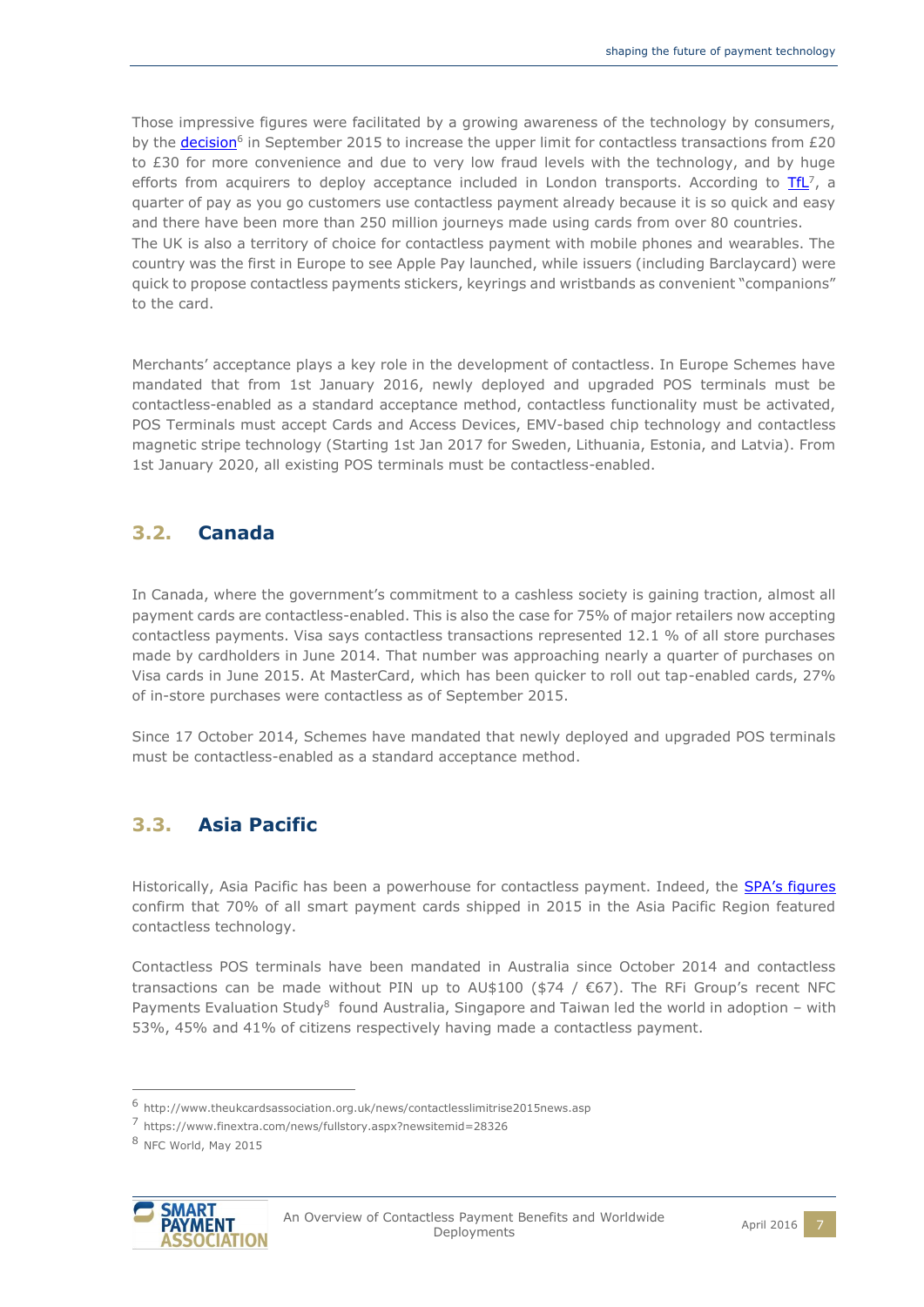According to a recent MasterCard survey<sup>9</sup>, 66% of Australians say contactless payment is now their preferred payment method. And, according to Visa Australia's figures, over 95 million Visa payWave transactions are now made each month with 65% of face to face Visa transactions being contactless. Indeed, the 16% decline in cash usage in Australia is being credited to the contactless payment phenomenon<sup>10</sup>.

Several Australian banks have launched mobile payment offers based on HCE technology, and Australia will see the first Android Pay launch soon.

### <span id="page-7-0"></span>**3.4. China**

In 2015 China continued its steep EMV issuance path to achieve record shipments near the 850 million mark<sup>11</sup>; 90% of all newly issued cards are contactless. According to the SIMalliance, in 2014 China emerged for the first time as a key NFC SIM market, with reported shipment volumes reaching 25 million units. The ramp up in NFC phone shipments resulted in Chinese consumers conducting \$8 billion worth of contactless-mobile payments in 2014.

# <span id="page-7-1"></span>**4. So what now for the US?**

EMV migration in the US has ramped up quickly with SPA shipments hitting 577 million units in 2015. When it comes to contactless payment, however, the US lags behind the rest of the world, with just 9% of citizens having made a contactless payment.

This is a surprisingly low figure, considering the millions of contactless-enabled payment cards that were issued by US banks between 2009 and 2013. However, the disinclination of the acceptance base resulted in contactless-enabled POS terminals representing just 2% of the country's 12 million terminals. As a result, customer adoption failed to take off, leading banks to decide to stop issuing contactless cards mid-2013 and almost immediately start focusing on EMV.

But fast forward to 2016, and things are changing rapidly.

The launch of several mobile "Pay" wallets (Apple Pay, Samsung Pay and more recently Android Pay) in the US first – and prior to expansion in other countries around the globe - is helping to rapidly drive consumer uptake of contactless payment.

All this has been made possible by a rapid expansion of the acceptance base, with US merchants welcoming the opportunity to undertake mobile contactless transactions and upgrading their equipment to do so. When Apple first launched Apple Pay in September 2014, it announced that 200,000 locations were ready to accept it. By February 2016, however, the firm **announced**<sup>12</sup> that this number had reached 2 million!

<sup>12</sup> http://www.bloomberg.com/news/articles/2016-02-04/apple-pay-locations-reach-2-million-with-chick-fil-a-to-come



<sup>9</sup> MasterCard survey conducted by Galaxy Research, December 2015

<sup>10</sup> APSCA Study Page 26

<sup>11</sup> ABI research